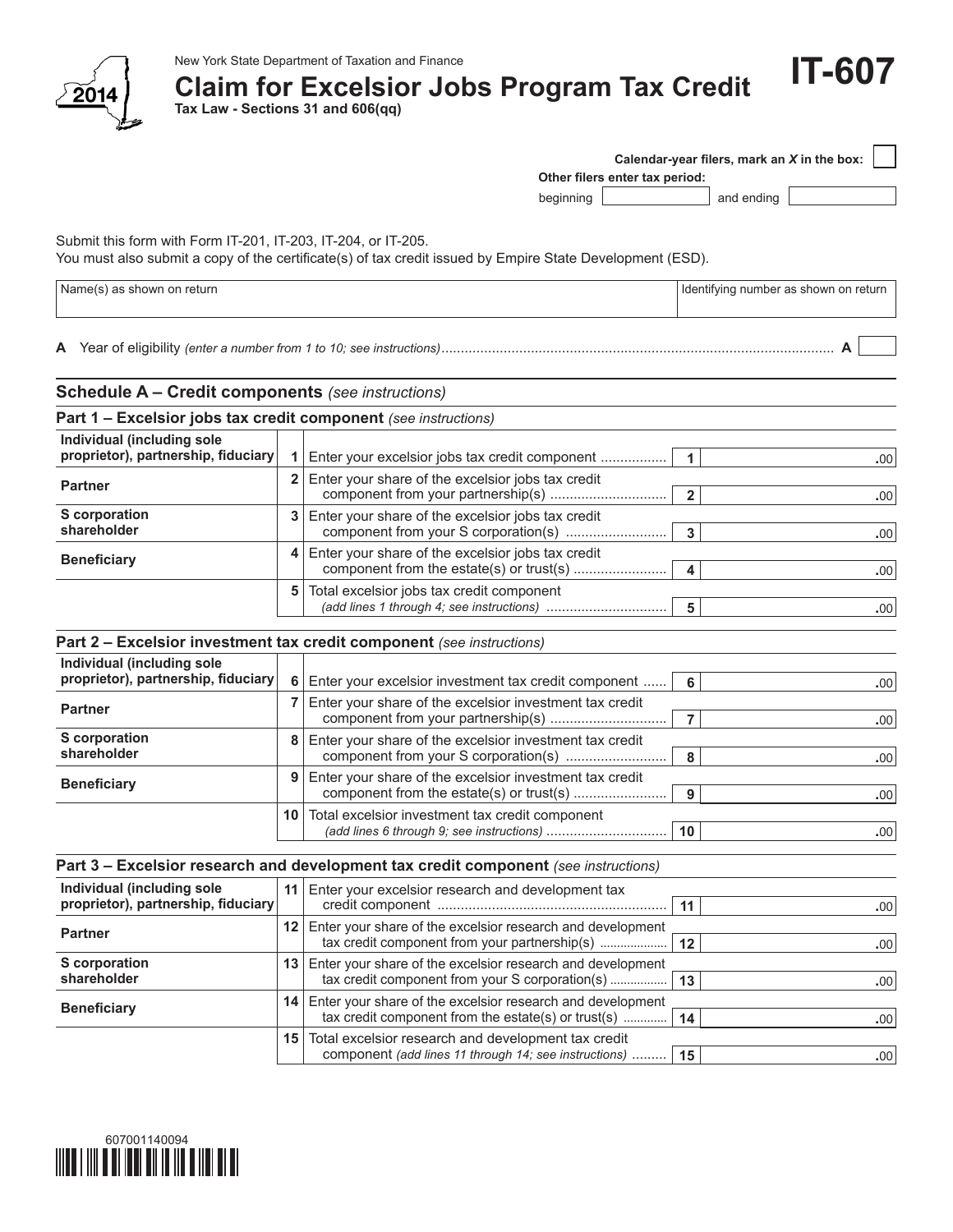| Individual (including sole                                         |                 | proprietor), partnership, fiduciary   16   Enter your excelsior real property tax credit component | 16 | .00              |
|--------------------------------------------------------------------|-----------------|----------------------------------------------------------------------------------------------------|----|------------------|
| <b>Partner</b>                                                     | 17 <sup>1</sup> | Enter your share of the excelsior real property tax credit<br>17                                   |    | .00              |
| S corporation<br>shareholder                                       |                 | 18 Enter your share of the excelsior real property tax credit                                      | 18 | .00 <sub>1</sub> |
| <b>Beneficiary</b>                                                 |                 | Enter your share of the excelsior real property tax credit<br>19 <sup>1</sup>                      | 19 | .00 <sub>1</sub> |
|                                                                    | 20              | Total excelsior real property tax credit component<br>(add lines 16 through 19; see instructions)  | 20 | .00              |
| 21 Excelsion inhs program tax credit (add lines 5, 10, 15, and 20) |                 |                                                                                                    | 21 | nnl              |

## **Part 4 – Excelsior real property tax credit component** *(see instructions)*

**21** Excelsior jobs program tax credit *(add lines 5, 10, 15, and 20)* ....................................................... **21 .**00

 **Fiduciaries:** Complete Schedule C.

 **Individuals (including sole proprietors), partners, S corporation shareholders, and beneficiaries:** Enter the line 21 amount on line 22.

#### **Schedule B – Partnership, S corporation, estate, and trust information** *(see instructions)*

If you were a partner in a partnership, a shareholder of a New York S corporation, or a beneficiary of an estate or trust and received a share of the excelsior jobs program tax credit from that entity, complete the following information for each partnership, New York S corporation, estate, or trust. For *Type*, enter *P* for partnership, *S* for S corporation, or *ET* for estate or trust.

| Name | Type | Employer ID number |
|------|------|--------------------|
|      |      |                    |
|      |      |                    |
|      |      |                    |
|      |      |                    |
|      |      |                    |
|      |      |                    |

## **Schedule C – Beneficiary's and fiduciary's share of credit components and recapture of credit** *(see instr.)*

| -<br>Beneficiary's name<br>(same as on Form IT-205, Schedule C) | в<br>Identifying number | Share of<br>excelsior jobs<br>tax credit<br>component | Share of<br>excelsior<br>investment<br>tax credit<br>component | Share of<br>excelsior<br>research and<br>development<br>tax credit<br>component | Share of<br>excelsior<br>real property<br>tax credit<br>component | Share of<br>recapture<br>of credit |
|-----------------------------------------------------------------|-------------------------|-------------------------------------------------------|----------------------------------------------------------------|---------------------------------------------------------------------------------|-------------------------------------------------------------------|------------------------------------|
| Total                                                           |                         | .00.                                                  | .00.                                                           | .00.                                                                            | .00                                                               | .00 <sub>1</sub>                   |
|                                                                 |                         | .00                                                   | .00                                                            | .00                                                                             | .00 <sup>′</sup>                                                  | .00 <sub>1</sub>                   |
|                                                                 |                         | .00                                                   | .00                                                            | .00.                                                                            | .00                                                               | .00 <sub>1</sub>                   |
| Fiduciary                                                       |                         | .00.                                                  | .00                                                            | .00                                                                             | .00                                                               | .00 <sub>1</sub>                   |

#### **Schedule D – Computation of credit** *(see instructions)*

| Individuals (including sole<br>proprietors), partners,<br>S corporation shareholders, |                 |                                                                 |     |                  |
|---------------------------------------------------------------------------------------|-----------------|-----------------------------------------------------------------|-----|------------------|
| beneficiaries                                                                         |                 |                                                                 | 22  | .00.             |
|                                                                                       |                 | 23   Enter the amount from Schedule C, Fiduciary line, column C | -23 | .00              |
| <b>Fiduciaries</b>                                                                    |                 | 24 Enter the amount from Schedule C, Fiduciary line, column D   | 24  | .00              |
|                                                                                       |                 | 25 Enter the amount from Schedule C, Fiduciary line, column E   | 25  | .00              |
|                                                                                       |                 | 26 Enter the amount from Schedule C, Fiduciary line, column F   | 26  | .00              |
|                                                                                       | 27 <sub>1</sub> | Total excelsior jobs program tax credit                         |     |                  |
|                                                                                       |                 |                                                                 | 27  | .00 <sub>1</sub> |